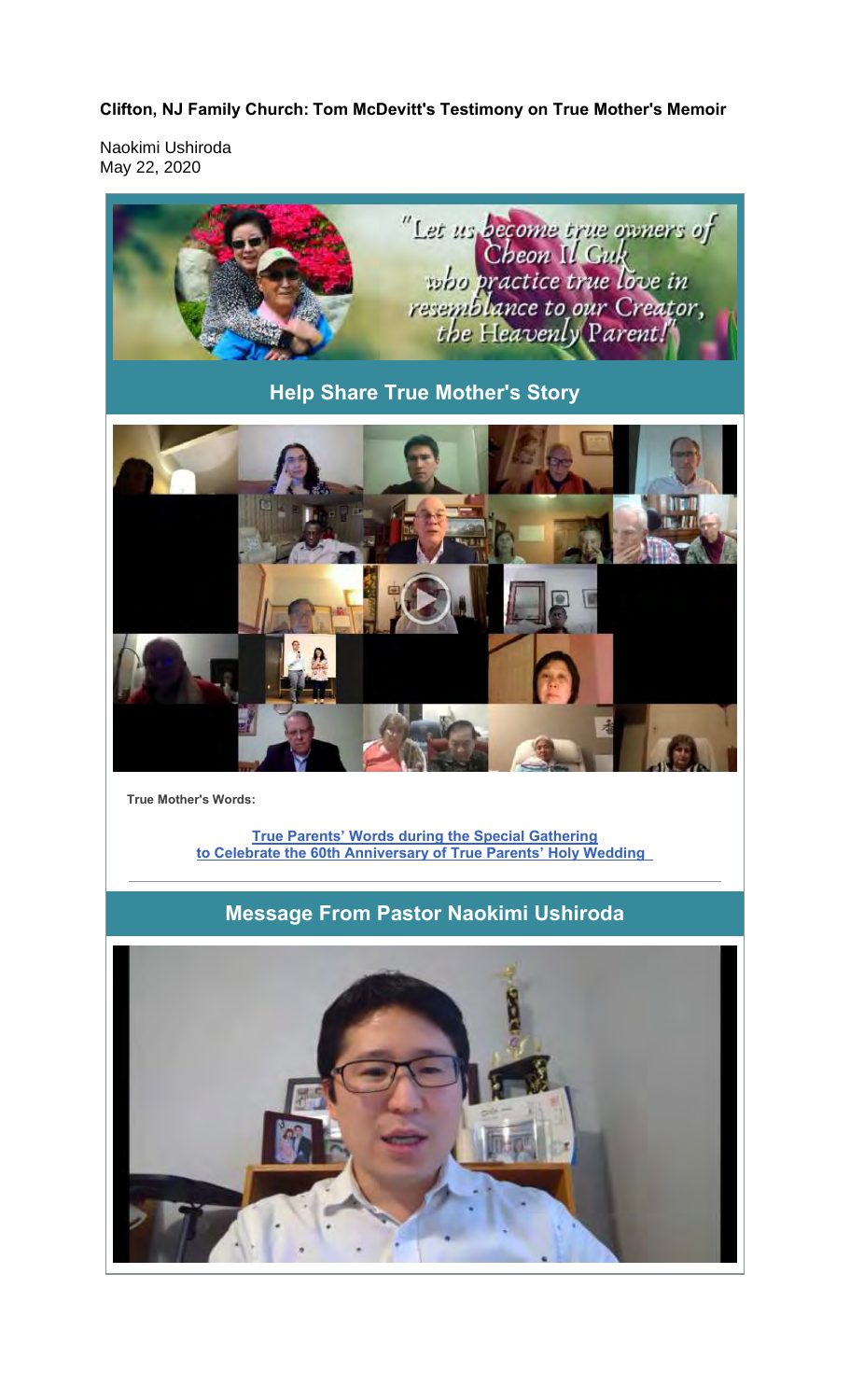| Correction: The Clifton Family Church Website will be Updated By Next Week!                                                                             |                                                                                                                                                                                                                                                                                                                                                                                               |
|---------------------------------------------------------------------------------------------------------------------------------------------------------|-----------------------------------------------------------------------------------------------------------------------------------------------------------------------------------------------------------------------------------------------------------------------------------------------------------------------------------------------------------------------------------------------|
|                                                                                                                                                         |                                                                                                                                                                                                                                                                                                                                                                                               |
| <b>D3 Community Leaders Meeting by Zoom</b><br>on Saturday, May 23 at 9am                                                                               |                                                                                                                                                                                                                                                                                                                                                                                               |
| For All Community Leaders: Kodan, CARP, Ministry Staff, HTM Small Group Leaders and anyone<br>interested in leading a small group                       |                                                                                                                                                                                                                                                                                                                                                                                               |
| Zoom Link Here                                                                                                                                          |                                                                                                                                                                                                                                                                                                                                                                                               |
|                                                                                                                                                         |                                                                                                                                                                                                                                                                                                                                                                                               |
| <b>D3 Community Gathering by Zoom</b><br>on Sunday, May 24 at 12:15pm<br>Registration will open 12pm                                                    |                                                                                                                                                                                                                                                                                                                                                                                               |
| Once you register, you will receive a link. Please click the link to join our community gathering.                                                      |                                                                                                                                                                                                                                                                                                                                                                                               |
|                                                                                                                                                         | <b>Register Here</b>                                                                                                                                                                                                                                                                                                                                                                          |
| <b>Virtual Memorial Day Service and Prayer</b>                                                                                                          |                                                                                                                                                                                                                                                                                                                                                                                               |
|                                                                                                                                                         | <b>Monday May 25, 2020 at 10am</b><br>With Memorial Day only a few days away, Clifton Family Church would<br>like to invite the community to a virtual Memorial Service and Prayer to<br>celebrate the memory of our departed brothers and sisters.<br>us02web.zoom,us/j/9847681529?pwd=RFRPdjY0b2kyNW50WHkwe<br>EY1STdjQT09<br>Meeting ID: 984 768 1529<br>+1 646 558 8656<br>Password: 2027 |
|                                                                                                                                                         |                                                                                                                                                                                                                                                                                                                                                                                               |
| <b>National Family Service</b><br>on Sundays at 11am                                                                                                    |                                                                                                                                                                                                                                                                                                                                                                                               |
| Please make sure to join us in watching the live stream of the national service, which<br>will be offered at 11AM EST to communities across the nation. |                                                                                                                                                                                                                                                                                                                                                                                               |
| It will be live streamed here: live.familyfed.org at 11AM. Enjoy the service from the comfort<br>of your own home!                                      |                                                                                                                                                                                                                                                                                                                                                                                               |
| <b>Seonghwa Ceremony</b>                                                                                                                                |                                                                                                                                                                                                                                                                                                                                                                                               |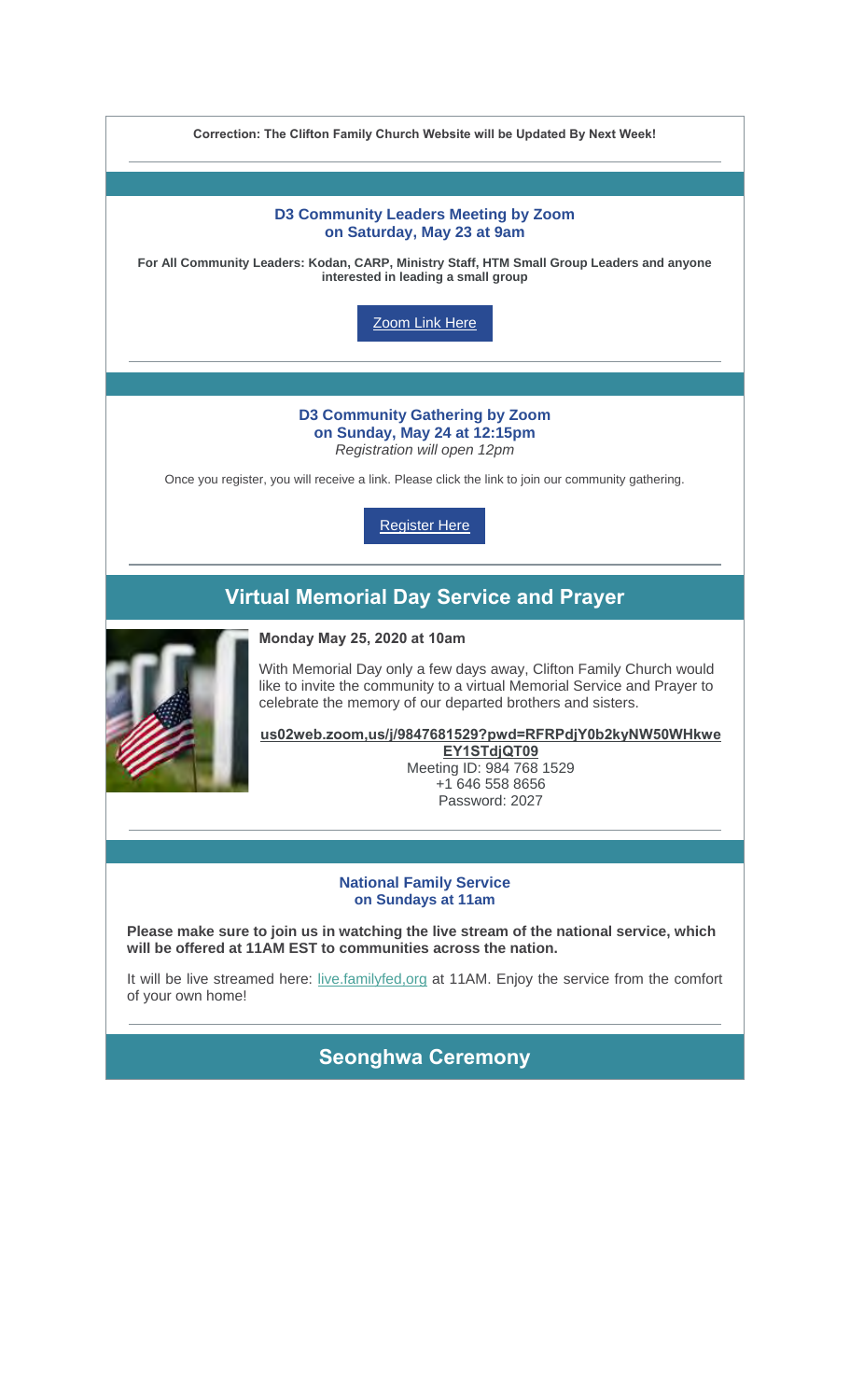

### **Seonghwa Ceremony for Phillip McCraken**

Date/Time: 11 AM CST (12 PM EST, 9 AM PST), Saturday, May 23, 2020

Join Zoom Meeting **zoom,us/j/508018905?pwd=TzNkUCtEOFdxZEVrK2oyditpZ1Rydz09** Meeting ID: 508 018 905 Password: 2020

If you would like to share your testimony during the Seonghwa ceremony please contact Pastor Ha (brianha360@ gmail,com) in advance.

Please don't forget to leave your message on Phillip's In Memoriam page using the button below.

If you are planning to send flowers, please deliver them to Ken & Haruko's address below by Friday evening.

13992 Mallard Trail Rogers, MN 55374 (Phone: 612-600-9294)

# **All About Matching**



#### **Dear Families,**

The Blessing & Family Ministry is organizing a national Matching Education Workshop, "All About Matching", which will take place May 25-29 (virtually). **This is a combination of the Level 1 and Level 2 Workshop.**

This workshop can be attended from the comfort of your home by Zoom, every day for two hours for five consecutive days, from 2:00 PM to 4:00 PM (EST).

Designed for singles 18+ and parents, All About Matching will help participants have clarity around their Matching Process and take action toward receiving the Blessing.

Every successful Blessing starts with a strong vision and purpose, and this workshop will help participants paint a picture of what their future marriage and family will look like, and take the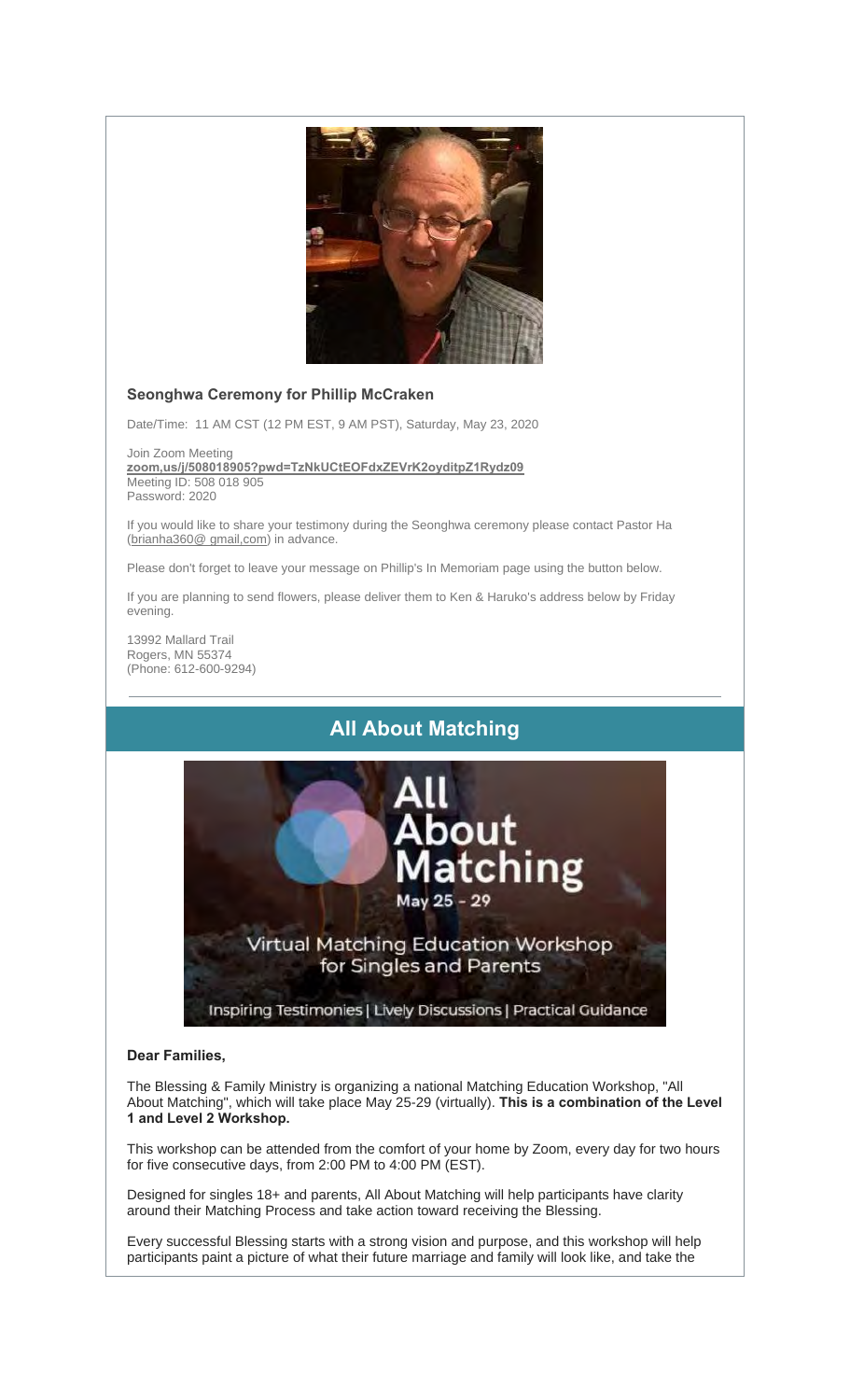steps to get there.

Learn more and register at **bfm.familyfed,org/all-about-matching/**

# **Giving For Good**

# **GIVING FOR GOOD**



1. Spend time with family to declutter your home 2. Post items for sale, while sharing about the environmental impact our actions have for our planet

3. Keep a portion of funds raised / denate a portion

Did you know that the average American throws away 81 pounds of clothes per year?

YSP and YAYAM are partnering with WFWP USA on this online project to encourage taking care of the environment through responsible reuse and consumption of products, especially clothing.

This project was initiated by Sun Jin Moon, the International Senior VP of WFWP. Mother Moon is also participating in this project.

There will be an official launch on May 15 with people posting of items to sell online. The project will continue through the year.

Go to wfwp.us for more info and great resources for the project. https://www.wfwo.us/news-articles/givingforgoo ₫

## **Children's Activities**







One child in our community decided to take the initiative to have his own HDH Reading Group and would like to invite anyone that would like to join him.

Get in touch with True Parents Words with Jin Sun Consoro in his **Evening HDH Reading!** 

Every Evening at 8pm

Contact: Mrs. Che Consoro  $(347)$  357-4483

**Click here to Join Us!**

**us04web.zoom,us/j/75407229321?pwd=QWM4VkFjbVJTUGpSMWgvYXdZNmYyQT09**

# **Donate to the Clifton Family Church**